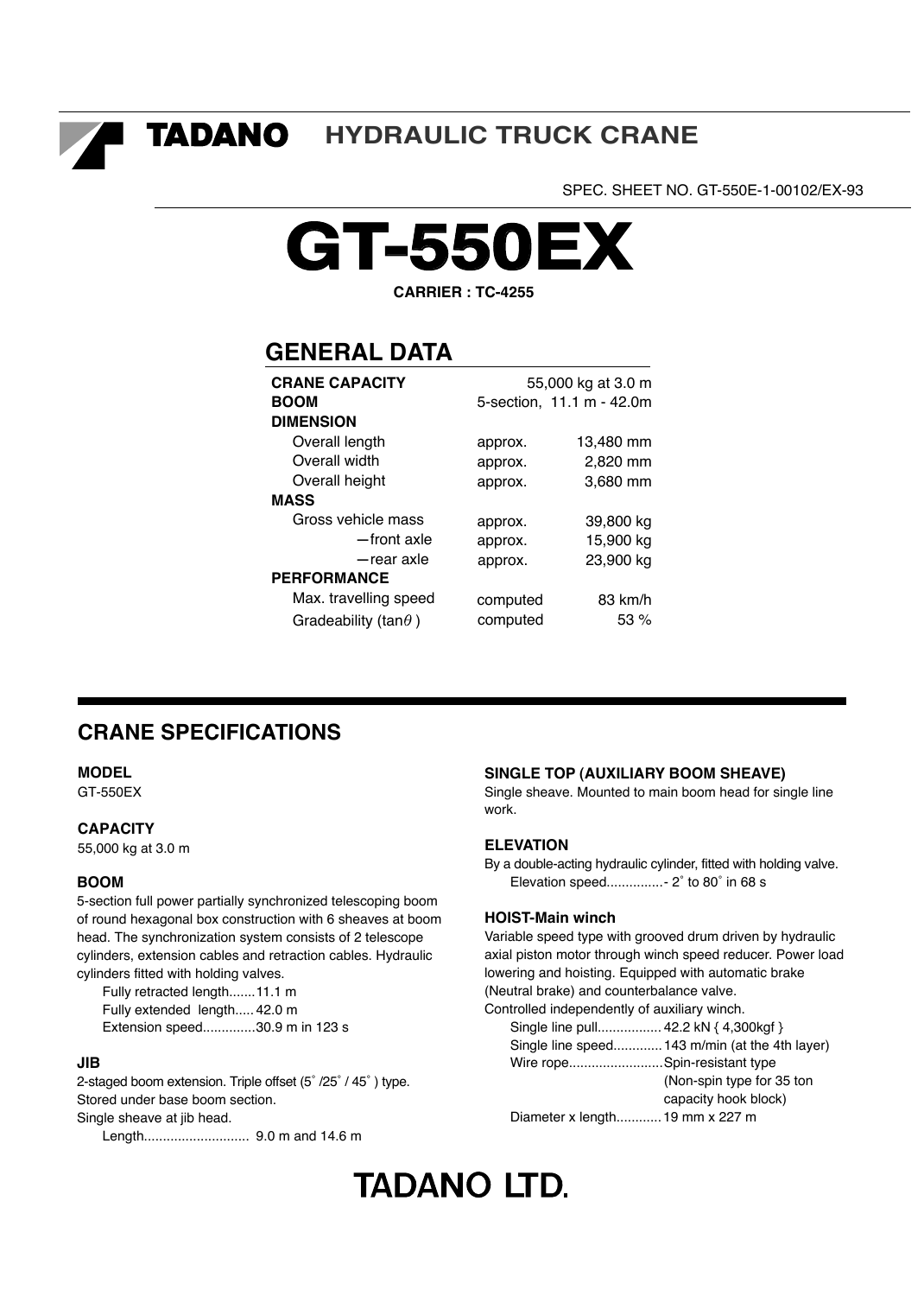## **HOIST-Auxiliary winch**

Variable speed type with grooved drum driven by hydraulic axial piston motor through winch speed reducer. Power load lowering and hoisting. Equipped with automatic brake (Neutral brake) and counterbalance valve.

Controlled independently of main winch.

| Single line pull 44.1 kN { 4,500kgf } |                                                |
|---------------------------------------|------------------------------------------------|
|                                       | Single line speed 123 m/min (at the 2nd layer) |
| Wire ropeSpin-resistant type          |                                                |
| Diameter x length 19 mm x 127 m       |                                                |

#### **SWING**

Hydraulic axial piston motor driven through planetary speed reducer. Continuous 360˚ full circle swing on ball bearing slew ring. Equipped with manually locked/released swing brake.

Swing speed........................... 1.9 min<sup>-1</sup> { rpm }

#### **HYDRAULIC SYSTEM**

|                                                | carrier engine through P.T.O.   |
|------------------------------------------------|---------------------------------|
|                                                |                                 |
|                                                | pressure with integral pressure |
|                                                | relief valves.                  |
|                                                |                                 |
|                                                | cooler. Oil pressure appears on |
|                                                | AML display for main circuit.   |
| Hydraulic oil tank capacity approx. 690 liters |                                 |
| FiltersReturn line filter                      |                                 |
|                                                |                                 |

#### **CRANE CONTROL**

By 4 control levers for swing, boom hoist, main winch, boom telescoping or auxiliary winch with 2 control pedals for boom hoist and boom telescoping based on ISO standard layout. Control lever stands can change neutral positions and tilt for easy access to cab.

#### **CAB**

One sided one-man type, steel construction with sliding door access and tinted safety glass windows opening at side. Door window is powered control.Operator's 3 way adjustable seat with headrest and armrest.

#### **TADANO Automatic Moment Limiter (Model:AML-L)**

Main unit in crane cab gives audible and visual warning of approach to overload. Automatically cuts out crane motions before overload. With working range (load radius and / or boom angle and / or tip height and / or swing range) limit function.

Nine functions are displayed.

Digital liquid crystal display:

Either boom angle or moment %

Either boom length or potential hook height

Either actual working radius or swing angle

Actual hook load

Permissible load

Either jib offset angle or number of parts line of rope

Boom position indicator

Outrigger position indicator

Bar graphical display:

 Either moment as percentage or main hydraulic pressure (Display changes by alternation key on the AML front panel)

#### **OUTRIGGERS**

4-hydraulically operated H-type outriggers. Each outrigger controlled simultaneously or independently from either side of carrier. Equipped with sight level gauge. Floats mounted integrally with the jacks retract to within vehicle width. All cylinders fitted with pilot check valves.

Crane operation with different extended length of each outrigger.

Equipped with extension width detector for each outrigger. Extended width

| Float size (Diameter) 400 mm |  |
|------------------------------|--|

#### **FRONT JACK**

A fifth hydraulically operated outrigger jack. Mounted to the front frame of carrier to permit 360˚ lifting capabilities. Hydraulic cylinder fitted with pilot check valve. Equipped with front jack extension detector.

Float size(Diameter)........350 mm

#### **COUNTERWEIGHT**

Integral with swing frame

Mass................................ 4,200 kg

#### **NOTE:**

Each crane motion speed is based on unladen conditions.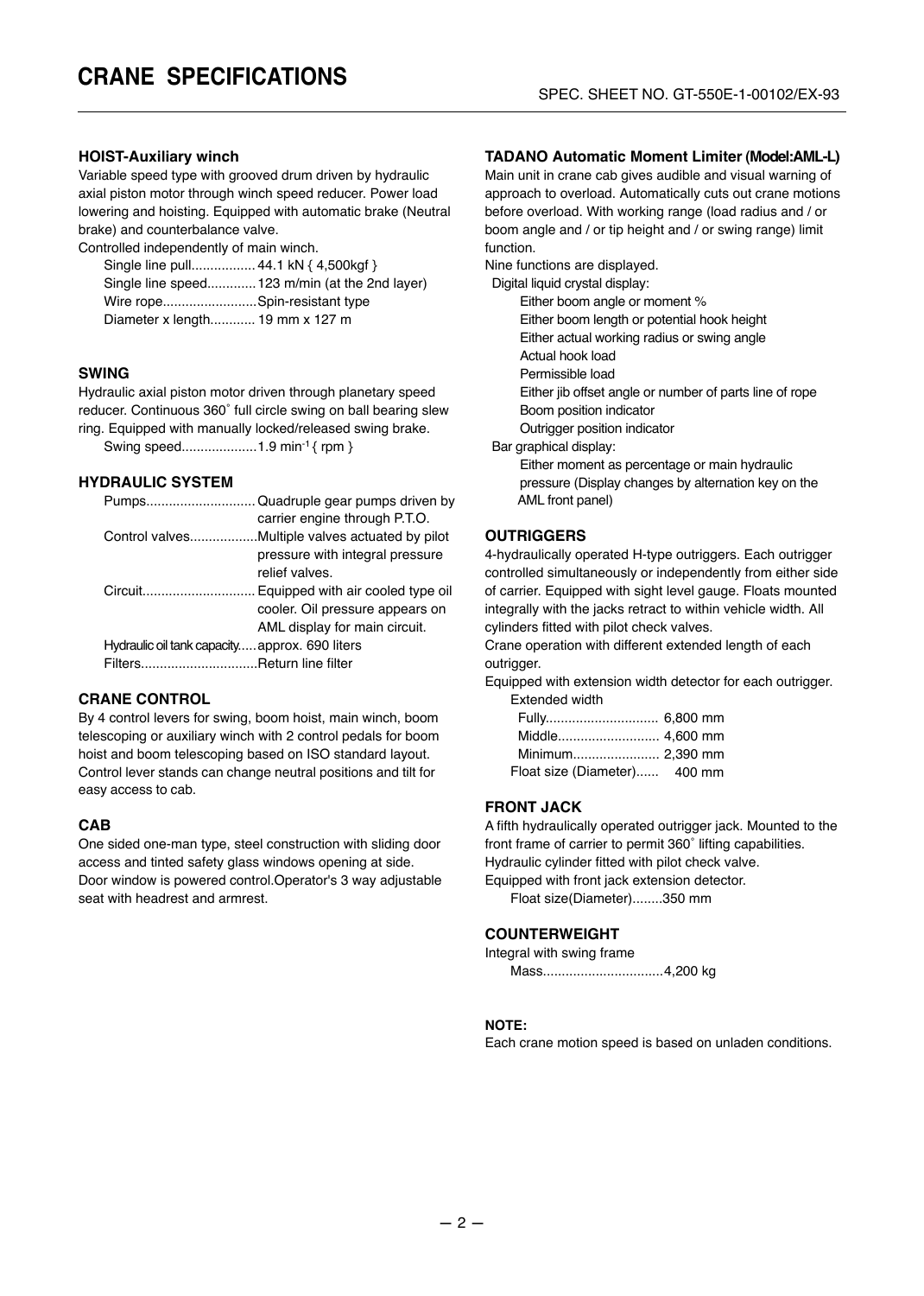## **MANUFACTURER**

TADANO LTD.

#### **MODEL**

TC-4255 ( Left hand steering, 8 x 4 )

#### **ENGINE [ EURO-2 ]**

| Model NISSAN PF6                           |                                       |
|--------------------------------------------|---------------------------------------|
|                                            |                                       |
|                                            | injection, water cooled diesel        |
|                                            | engine with turbochager.              |
| Piston displacement 12,503 cm <sup>3</sup> |                                       |
| Bore x stroke 133 mm x 150 mm              |                                       |
|                                            | Max. output (JIS) 257 kW{350PS/345hp} |
|                                            | at 2,100 min <sup>-1</sup> {rpm}      |
| Max. torque (JIS) 1,460 Nm{150 kgfm}       |                                       |
|                                            | at 1,200 min <sup>-1</sup> {rpm}      |

#### **TRANSMISSION**

7 forward and 1 reverse speeds, synchromesh on 2nd - 7th gear and constant-mesh on 1st and reverse gear.

#### **AXLES**

| Front Reverse - elliot type |
|-----------------------------|
|                             |

#### **SUSPENSION**

 Front........................... Leaf spring Rear............................ Equalizer beams and torque rods

# **EQUIPMENT**

## **FOR CRANE**

**Standard Equipment**

4.5 t capacity, hook block (swivel hook) Control pedals for boom hoist and boom telescoping 3 working lights External lamp(AML) Cable follower Winch drum mirror(Hoist mirror) Electric fan Sun visor Sun shade Cab floor mat

#### **Optional Equipment**

- $\Box$  55 t capacity, hook block (6 sheaves)
- $\Box$  35 t capacity, hook block (4 sheaves)
- (\* in combination with non-spin wire rope for main winch)  $\Box$  20 t capacity, hook block (2 sheaves)
- $\Box$  Winch drum rotation indicator for main and auxiliary winch
- $\Box$  Air conditioner (hot water heater and cooler)
- 

#### **FOR CARRIER Standard Equipment**

Fan clutch: Viscous-type Intake air heater Overheating warning buzzer Cooling water level warning buzzer

#### **STEERING**

Recirculating ball screw type with linkage power assistance.

#### **BRAKE SYSTEM**

| Service      | Full air brake with maltiprotection       |
|--------------|-------------------------------------------|
|              | valve and auto slack adjuster on          |
|              | all wheels, dual air line system,         |
|              | internal expanding leading and            |
|              | trailing shoe type.                       |
| Parking      | Pneumatically controlled spring           |
|              | brake, acting on all rear axles.          |
| Auxiliary    | Electro-pneumatic operated                |
|              | exhaust brake.                            |
|              | Emergency Pneumatically controlled spring |
|              | brake, acting on all rear axles.          |
| <b>TIRES</b> |                                           |
| Front        | 315/80 R 22.5 156/150, Single x 4         |
| Rear         | 315/80 R 22.5 156/150, Dual x 4           |
|              | Spare 315/80 R 22.5 156/150, Single x 1   |
|              |                                           |

#### **CAB**

Steel construction, one sided 2-man type Driver's seat................ Adjustable suspension type

#### **ELECTRIC SYSTEM**

24 V DC. 2 batteries of 12 V (JIS)115F51, 96Ah at 5-hour rate Alternator.................... 24V-50A

# **FUEL TANK CAPACITY**

300 liters

#### **TURN RADIUS**

Min. turning radius (at center of extreme outer tire).......10.8m

Engine over-run alarm PTO hour meter Passenger seat Seat belt: 3 point type for driver, 2point type for passenger Tilting-telescoping steering wheel Windshield wiper(with intermittent wiping)and washer Window glass: Tinted, Infrared and Ultraviolet rays absorption **Tachometer** Low air pressure warning buzzer AM/FM radio Car cooler(Refrigerant:R134a) Car heater(Hot water type)with defroster Third differential gear lock Speedometer(with odometer) Sun visor Spare tire carrier with lock key Tool box with lock key Fuel tank cap with lock key Back-up light Back-up alarm Air filter warning light(Instrument cluster) Towing hook(Front and rear, Eye type) Ashtray Cigarette lighter Owner's tool set Cab floor mat Front fog lamps Side marker lamps R2000 Side mirrors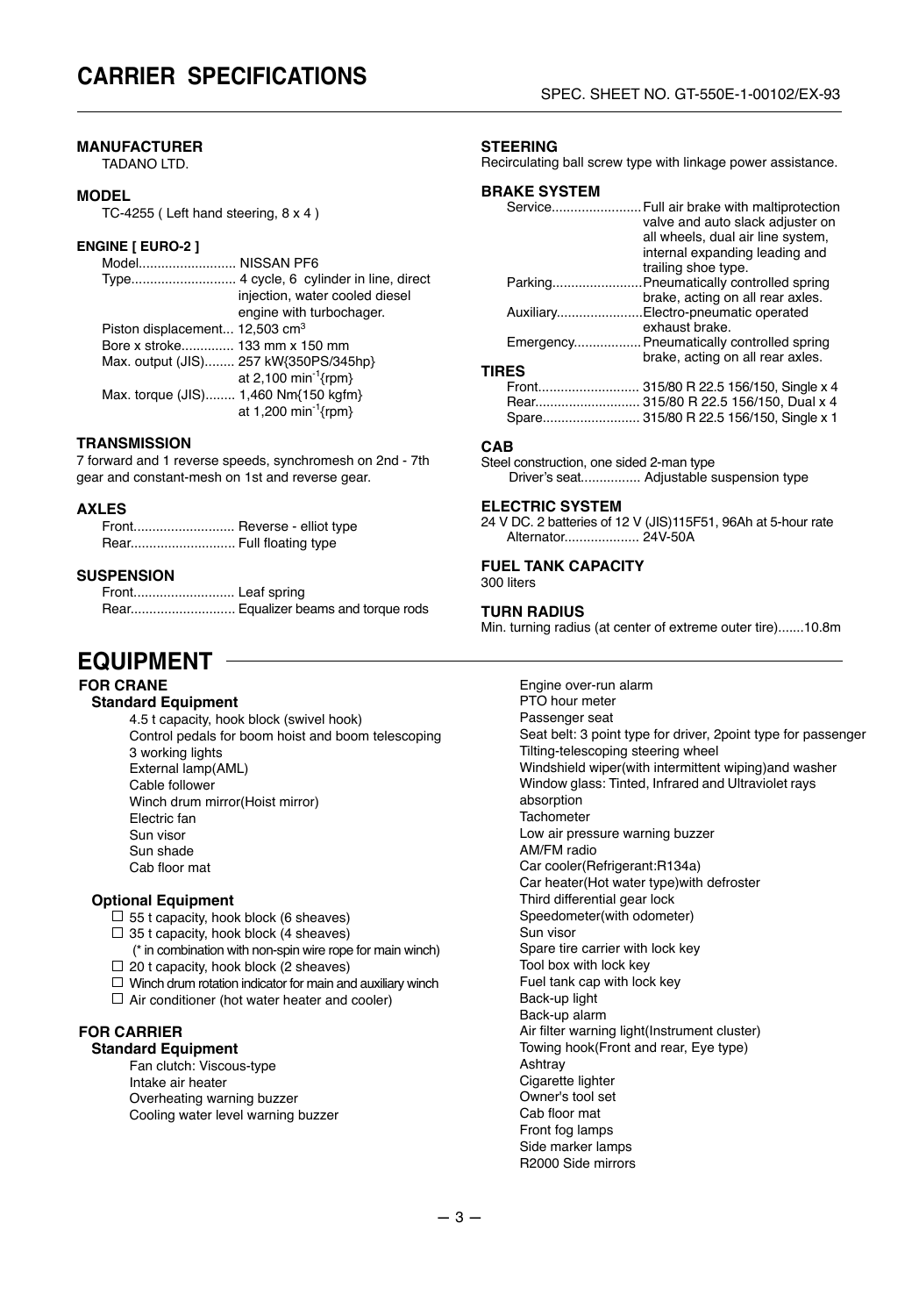

#### **NOTE:**

The above lifting height and boom angle are based on a straight (unladen) boom, and allowance should be made for boom deflection obtained under laden conditions. The above working range is shown on condition with outriggers fully (6.8m) extended.

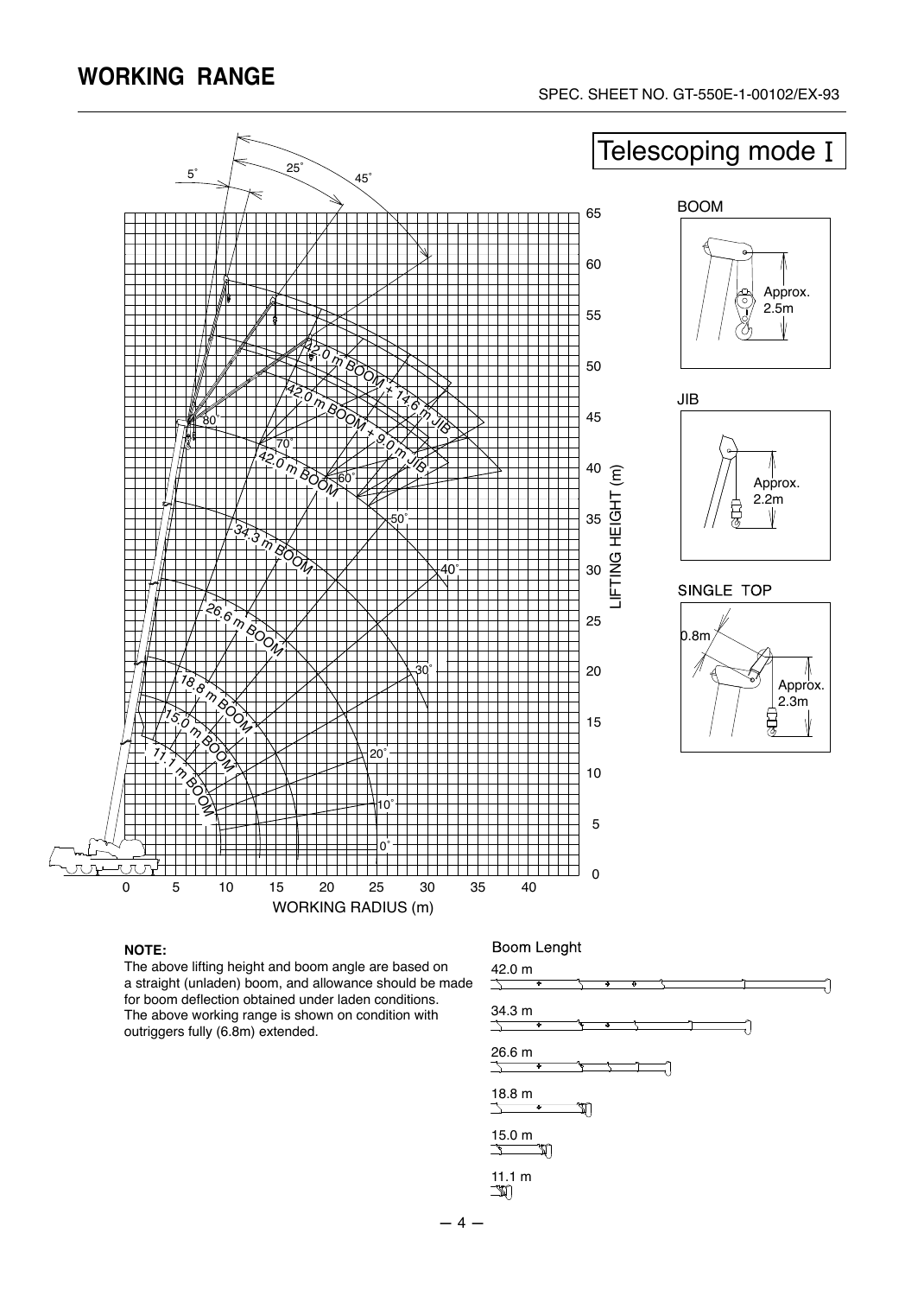

#### **NOTE:**

The above lifting height and boom angle are based on a straight (unladen) boom, and allowance should be made for boom deflection obtained under laden conditions. The above working range is shown on condition with outriggers fully (6.8m) extended.

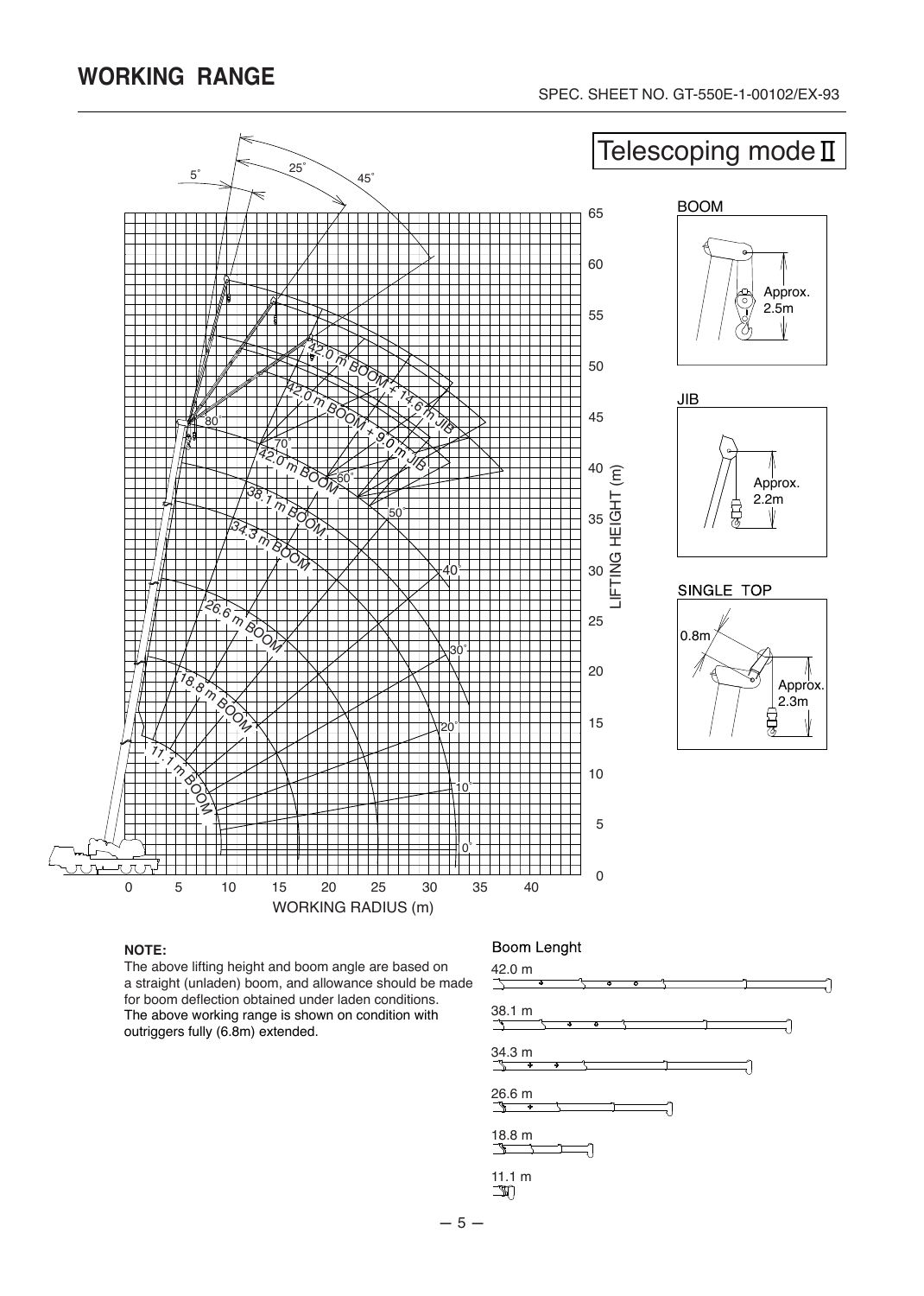UNIT : kg

| Outriggers fully extended 6.8m |                           |                |                |             |                 |        |             |             |                |                |
|--------------------------------|---------------------------|----------------|----------------|-------------|-----------------|--------|-------------|-------------|----------------|----------------|
| Load<br>radius (m)             | 11.1 m<br>boom            | 15.0 m<br>boom |                | 18.8 m boom | 26.6 m boom     |        | 34.3 m boom |             | 38.1 m<br>boom | 42.0 m<br>boom |
| 3.0                            | 55.000                    | 40.000         | 28.000         | 20,000      |                 |        |             |             |                |                |
| 3.5                            | 43,700                    | 40.000         | 28,000         | 20,000      |                 |        |             |             |                |                |
| 4.0                            | 38,500                    | 38,100         | 28,000         | 20,000      |                 |        |             |             |                |                |
| 4.5                            | 34,200                    | 33,800         | 28,000         | 19,800      | 20,000          | 14,000 |             |             |                |                |
| 5.0                            | 30,800                    | 30,400         | 28,000         | 19,000      | 20,000          | 14,000 |             |             |                |                |
| 5.5                            | 27,800                    | 27,400         | 27,200         | 18,200      | 20,000          | 13,600 |             |             |                |                |
| 6.0                            | 25,400                    | 25,000         | 24,700         | 17,500      | 20,000          | 12,800 | 14,000      | 8,000       |                |                |
| 6.5                            | 23,200                    | 22,800         | 22,500         | 16,800      | 18,900          | 12,000 | 14,000      | 8,000       |                |                |
| 7.0                            | 21,400                    | 21,000         | 20,700         | 16,200      | 17,800          | 11,400 | 13,500      | 8,000       | 8,000          | 8,000          |
| 7.5                            | 19,700                    | 19,300         | 19,100         | 15,700      | 16,700          | 10,800 | 13,000      | 8,000       | 8,000          | 8,000          |
| 8.0                            | 18,300                    | 17,900         | 17,600         | 15,200      | 15,800          | 10,200 | 12,500      | 8,000       | 8,000          | 8,000          |
| 9.0                            | 15,200                    | 14,600         | 14,200         | 14,300      | 14,200          | 9,300  | 11,300      | 7,600       | 8,000          | 8,000          |
| 10.0                           |                           | 11,600         | 11,300         | 13,500      | 12,500          | 8,500  | 10,400      | 7,000       | 7,500          | 8,000          |
| 11.0                           |                           | 9,500          | 9,100          | 11,400      | 10,300          | 7,800  | 9,600       | 6,400       | 6,900          | 7,500          |
| 12.0                           |                           | 7,800          | 7,500          | 9,600       | 8,600           | 7,200  | 8,800       | 5,800       | 6,400          | 6,900          |
| 14.0                           |                           |                | 5,100          | 7,200       | 6,200           | 6,200  | 6,800       | 4,900       | 5,500          | 5,900          |
| 16.0                           |                           |                | 3,500          | 5,500       | 4,500           | 5,400  | 5,100       | 4,200       | 4,700          | 5,200          |
| 18.0                           |                           |                |                |             | 3,300           | 4,700  | 3,900       | 3,600       | 4,100          | 4,200          |
| 20.0                           |                           |                |                |             | 2,400           | 3,700  | 3,000       | 3,200       | 3,600          | 3,200          |
| 22.0                           |                           |                |                |             | 1,700           | 3,000  | 2,200       | 2,800       | 2,800          | 2,500          |
| 24.0                           |                           |                |                |             | 1,200           | 2,400  | 1,600       | 2,500       | 2,200          | 1,900          |
| 26.0                           |                           |                |                |             |                 |        | 1,200       | 2,100       | 1,800          | 1,400          |
| 28.0                           |                           |                |                |             |                 |        | 800         | 1,700       | 1,400          | 1,000          |
| 30.0                           |                           |                |                |             |                 |        | 500         | 1,400       | 1,000          | 700            |
| 32.0                           |                           |                |                |             |                 |        |             | 1,100       | 700            | 450            |
| 34.0                           |                           |                |                |             |                 |        |             |             | 500            |                |
|                                | Telescoping conditions(%) |                |                |             |                 |        |             |             |                |                |
| Telescoping<br>Mode            | I, II                     | I              | I              | Π           | I               | П      | Ι           | Π           | П              | I, II          |
| 2nd boom                       | 0                         | 50             | 100            | $\mathbf 0$ | 100             | 0      | 100         | $\mathbf 0$ | 50             | 100            |
| 3rd boom                       | $\mathbf 0$               | 0              | $\mathbf 0$    | 33          | 33              | 66     | 66          | 100         | 100            | 100            |
| 4th boom                       | $\mathbf 0$               | 0              | $\mathbf 0$    | 33          | $\overline{33}$ | 66     | 66          | 100         | 100            | 100            |
| Top boom                       | $\overline{0}$            | 0              | $\overline{0}$ | 33          | 33              | 66     | 66          | 100         | 100            | 100            |

#### **NOTES :**

- 1. Rated lifting capacities shown in the table are based on the condition that the crane is set on firm ground horizontally. Those above bold line are based on crane strength and those below, it is stability.
- 2. Rated lifting capacities in the stability area comply with part 2 / ISO 4305.
- 3. The mass of load handling devices such as hook blocks {570 kg for 55 ton capacity, 410 kg for 35 ton capacity, 400 kg for 20 ton capacity and 130 kg for 4.5 ton capacity} and slings, shall be considered part of the load and must be deducted from rated lifting capacities.
- 4. Without front jack extended, when the boom is within the Over-front, Rated lifting capacities are different from those for the boom in the Over-side and Over-rear.
- 5. Standard number of parts of line for each boom length is as shown below. Load per-line should not surpass 42.2 kN {4,300 kgf} for main winch rope and 44.1 kN {4,500 kgf} for auxiliary winch rope.

| Boom<br>Lenath                                                                                    | w<br>                 | $\sim$<br>$\sim$<br>3.011 | 18.8<br>m | 26.6<br>6 m | 34.3 m | 38.1<br>$\sim$ | $\overline{\phantom{a}}$<br>m<br>42.U | Jib/Single top |  |
|---------------------------------------------------------------------------------------------------|-----------------------|---------------------------|-----------|-------------|--------|----------------|---------------------------------------|----------------|--|
| Number<br>line<br>. ot<br>of parts                                                                | $**40/4C$<br>ے ו ہی ا |                           |           |             |        |                |                                       |                |  |
| 1996 A Miller a local articles of A Marace Alara, 1994 local area and Marace Lan<br>0.001<br>$ -$ |                       |                           |           |             |        |                |                                       |                |  |

 $\therefore$  With single top (When the lifting capacities is 55,000 kg) 6. For rated lifting capacity of single top, subtract the main hook mass from the relevant boom rated lifting capacity. Rated lifting capacity of single top should not exceed 4,500 kg.

7. Load radius shown in the table includes the deflection of the boom. Therefore, perform it according to the load radius. However for the jib operation, perform it according to the boom angle regardless of the boom length. The load radius shows reference value when the jib is attached to the 42.0 m boom, 38.1 m boom (Telescoping mode  $\mathbb I$  ) and 34.3 m boom (Telescoping mode  $\mathbb I$ ).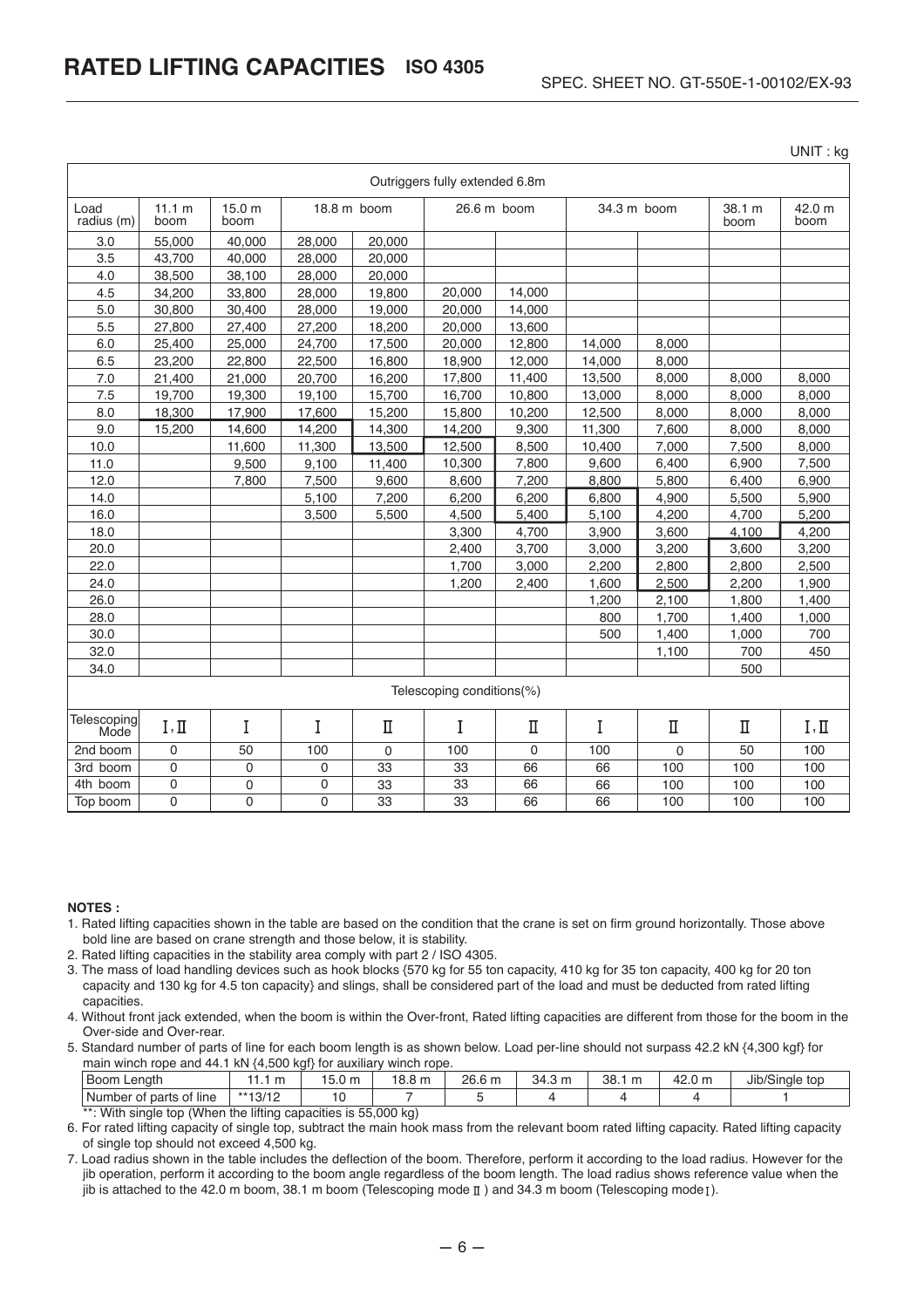UNIT : kg

| Outriggers extended to middle 4.6m |                           |                |        |             |             |             |             |          |                |                |
|------------------------------------|---------------------------|----------------|--------|-------------|-------------|-------------|-------------|----------|----------------|----------------|
| Load<br>radius (m)                 | 11.1 m<br>boom            | 15.0 m<br>boom |        | 18.8 m boom | 26.6 m boom |             | 34.3 m boom |          | 38.1 m<br>boom | 42.0 m<br>boom |
| 3.0                                | 32,000                    | 28,000         | 28,000 | 20,000      |             |             |             |          |                |                |
| 3.5                                | 32,000                    | 28.000         | 28,000 | 20,000      |             |             |             |          |                |                |
| 4.0                                | 32,000                    | 28.000         | 28,000 | 20,000      |             |             |             |          |                |                |
| 4.5                                | 26,300                    | 25,500         | 24,900 | 19,700      | 20,000      | 14.000      |             |          |                |                |
| 5.0                                | 20,200                    | 19,200         | 18,700 | 18,900      | 20.000      | 14,000      |             |          |                |                |
| 5.5                                | 15,800                    | 15,100         | 14,600 | 17,700      | 16,400      | 13,500      |             |          |                |                |
| 6.0                                | 12,800                    | 12,200         | 11,800 | 14,600      | 13,300      | 12,700      | 14,000      | 8,000    |                |                |
| 6.5                                | 10.600                    | 10,000         | 9.600  | 12.300      | 11.100      | 12.000      | 11,900      | 8.000    |                |                |
| 7.0                                | 8.900                     | 8,300          | 8,000  | 10,500      | 9.400       | 11,100      | 10,100      | 8.000    | 8.000          | 8,000          |
| 7.5                                | 7,500                     | 7.000          | 6,600  | 9,100       | 8.000       | 9.700       | 8.700       | 8.000    | 8.000          | 8,000          |
| 8.0                                | 6,400                     | 5.900          | 5,500  | 7,900       | 6,800       | 8,500       | 7,500       | 8,000    | 8,000          | 7,900          |
| 9.0                                | 4,700                     | 4.200          | 3,900  | 6,100       | 5,100       | 6,700       | 5,800       | 7,100    | 6,500          | 6,100          |
| 10.0                               |                           | 3,000          | 2,700  | 4,800       | 3,800       | 5,300       | 4,500       | 5,600    | 5,200          | 4,800          |
| 11.0                               |                           | 2,100          | 1,800  | 3,800       | 2.900       | 4,300       | 3,500       | 4.600    | 4,200          | 3,800          |
| 12.0                               |                           | 1.300          | 1,000  | 3,000       | 2,100       | 3,500       | 2,700       | 3,800    | 3,400          | 3,000          |
| 14.0                               |                           |                |        | 1,900       | 1,000       | 2,300       | 1,600       | 2,600    | 2,200          | 1,900          |
| 16.0                               |                           |                |        | 1,100       |             | 1,500       |             | 1,800    | 1,400          | 1,000          |
| 18.0                               |                           |                |        |             |             |             |             | 1,200    |                |                |
|                                    | Telescoping conditions(%) |                |        |             |             |             |             |          |                |                |
| Telescoping<br>Mode <sup>`</sup>   | I, II                     | I              | I      | $\mathbf I$ | I           | $\mathbf I$ | I           | Π        | Π              | I, II          |
| 2nd boom                           | 0                         | 50             | 100    | $\Omega$    | 100         | $\mathbf 0$ | 100         | $\Omega$ | 50             | 100            |
| 3rd boom                           | 0                         | 0              | 0      | 33          | 33          | 66          | 66          | 100      | 100            | 100            |
| 4th boom                           | 0                         | 0              | 0      | 33          | 33          | 66          | 66          | 100      | 100            | 100            |
| Top boom                           | 0                         | 0              | 0      | 33          | 33          | 66          | 66          | 100      | 100            | 100            |

| Outriggers extended to minimum 2.39m |                |                           |                           |                       |                       |          |  |  |
|--------------------------------------|----------------|---------------------------|---------------------------|-----------------------|-----------------------|----------|--|--|
| Load<br>radius (m)                   | 11.1 m<br>boom | 15.0 <sub>m</sub><br>boom |                           | $18.8 \text{ m}$ boom | $26.6 \text{ m}$ boom |          |  |  |
| 3.0                                  | 22,800         | 22,100                    | 21,700                    | 20,000                |                       |          |  |  |
| 3.5                                  | 16,900         | 16,300                    | 15,900                    | 18,600                |                       |          |  |  |
| 4.0                                  | 13.100         | 12,500                    | 12.100                    | 14.600                |                       |          |  |  |
| 4.5                                  | 10,400         | 9,900                     | 9,500                     | 11,900                | 11,800                | 12,500   |  |  |
| 5.0                                  | 8,400          | 7,900                     | 7,600                     | 9,800                 | 8,800                 | 10,400   |  |  |
| 5.5                                  | 6,900          | 6,500                     | 6,100                     | 8,300                 | 7,300                 | 8,800    |  |  |
| 6.0                                  | 5,700          | 5,300                     | 5,000                     | 7,000                 | 6,100                 | 7,600    |  |  |
| 6.5                                  | 4,800          | 4,300                     | 4,000                     | 6,000                 | 5,100                 | 6,500    |  |  |
| 7.0                                  | 4,000          | 3,500                     | 3,200                     | 5,200                 | 4,300                 | 5,700    |  |  |
| 7.5                                  | 3,300          | 2,900                     | 2,600                     | 4,500                 | 3,600                 | 5,000    |  |  |
| 8.0                                  | 2,700          | 2,300                     | 2,000                     | 3,900                 | 3,000                 | 4,400    |  |  |
| 9.0                                  | 1,800          | 1.400                     | 1,100                     | 2,900                 | 2,100                 | 3,400    |  |  |
| 10.0                                 |                |                           |                           | 2,200                 | 1,400                 | 2,700    |  |  |
| 11.0                                 |                |                           |                           | 1,600                 |                       | 2,100    |  |  |
| 12.0                                 |                |                           |                           | 1,100                 |                       | 1,600    |  |  |
|                                      |                |                           | Telescoping conditions(%) |                       |                       |          |  |  |
| Telescoping<br>Mode                  | I, II          | I                         | I                         | П                     | I                     | П        |  |  |
| 2nd boom                             | 0              | 50                        | 100                       | $\Omega$              | 100                   | $\Omega$ |  |  |
| 3rd boom                             | 0              | 0                         | 0                         | 33                    | 33                    | 66       |  |  |
| 4th boom                             | 0              | 0                         | 0                         | 33                    | 33                    | 66       |  |  |
| Top boom                             | 0              | $\mathbf 0$               | 0                         | 33                    | 33                    | 66       |  |  |

UNIT : kg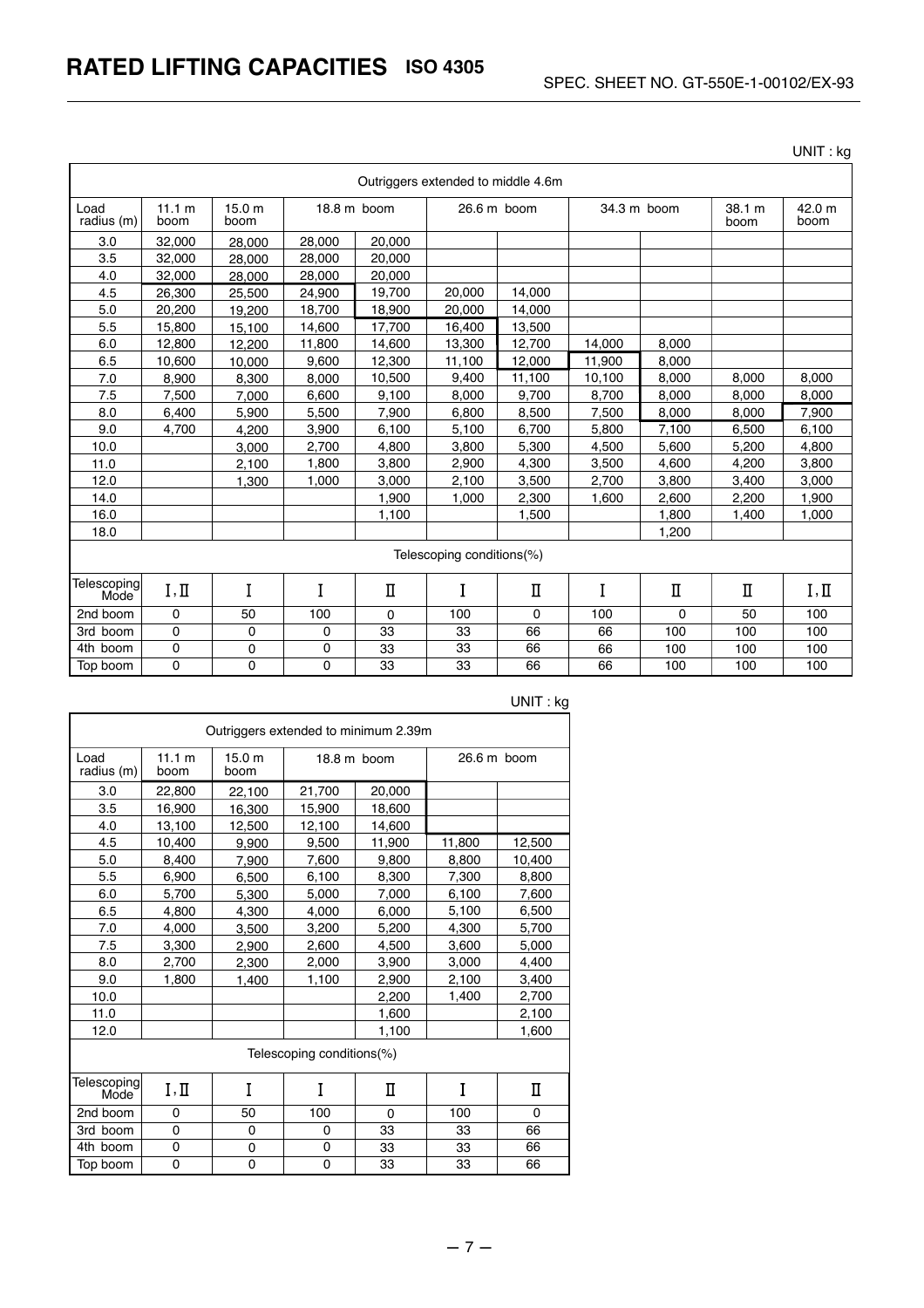| Outriggers fully extended 6.8m |                       |            |            |            |                        |            |  |
|--------------------------------|-----------------------|------------|------------|------------|------------------------|------------|--|
|                                | 42.0 m boom           |            |            |            |                        |            |  |
| Boom<br>angle                  | $9.0m$ jib            |            |            | 14.6 m jib |                        |            |  |
|                                | 5 <sup>°</sup> offset | 25° offset | 45° offset | 5° offset  | 25 <sup>°</sup> offset | 45° offset |  |
| $80^\circ$                     | 3,500                 | 2,300      | 1,300      | 2,500      | 1,200                  | 700        |  |
| $79^\circ$                     | 3,500                 | 2,300      | 1,300      | 2,500      | 1,200                  | 700        |  |
| $78^\circ$                     | 3,500                 | 2,300      | 1,300      | 2,500      | 1,200                  | 700        |  |
| $77^\circ$                     | 3,400                 | 2,300      | 1,280      | 2,350      | 1,170                  | 690        |  |
| $76^\circ$                     | 3,250                 | 2,240      | 1,260      | 2,220      | 1,140                  | 680        |  |
| $75^\circ$                     | 3,100                 | 2,160      | 1,240      | 2,100      | 1,120                  | 670        |  |
| $73^\circ$                     | 2,840                 | 2.020      | 1,200      | 1,890      | 1,070                  | 650        |  |
| $70^\circ$                     | 2,430                 | 1,850      | 1,150      | 1,640      | 1,000                  | 630        |  |
| $68^\circ$                     | 2,200                 | 1,730      | 1,120      | 1,500      | 950                    | 620        |  |
| $65^\circ$                     | 1,950                 | 1,580      | 1,070      | 1,330      | 910                    | 590        |  |
| $63^\circ$                     | 1,780                 | 1,450      | 1,030      | 1,220      | 850                    | 580        |  |
| $60^\circ$                     | 1,350                 | 1,180      | 1,000      | 1,080      | 800                    | 570        |  |
| $58^\circ$                     | 1,050                 | 920        | 850        | 800        | 750                    | 560        |  |
| $55^\circ$                     | 680                   | 590        | 550        | 500        | 480                    | 420        |  |
| $53^\circ$                     | 470                   | 410        |            |            |                        |            |  |

## UNIT : kg

## UNIT : kg

| Outriggers fully extended 6.8m |                                                               |                        |            |                       |            |            |  |
|--------------------------------|---------------------------------------------------------------|------------------------|------------|-----------------------|------------|------------|--|
|                                | 38.1 m boom (telescoping mode $\mathbb I$ ) or less than that |                        |            |                       |            |            |  |
| <b>Boom</b><br>angle           | $9.0m$ jib                                                    |                        |            | 14.6 m jib            |            |            |  |
|                                | 5° offset                                                     | 25 <sup>°</sup> offset | 45° offset | 5 <sup>°</sup> offset | 25° offset | 45° offset |  |
| $80^\circ$                     | 3,500                                                         | 2,300                  | 1,300      | 2,500                 | 1,200      | 700        |  |
| $79^\circ$                     | 3,500                                                         | 2,300                  | 1,300      | 2,500                 | 1,200      | 700        |  |
| $\overline{78}$ °              | 3,500                                                         | 2,300                  | 1,300      | 2,500                 | 1,200      | 700        |  |
| $77^\circ$                     | 3,400                                                         | 2,300                  | 1,280      | 2,350                 | 1,170      | 690        |  |
| $76^\circ$                     | 3,250                                                         | 2,240                  | 1,260      | 2,220                 | 1,140      | 680        |  |
| $75^\circ$                     | 3,100                                                         | 2,160                  | 1,240      | 2,100                 | 1,120      | 670        |  |
| $73^\circ$                     | 2,840                                                         | 2,020                  | 1,200      | 1,890                 | 1,070      | 650        |  |
| $70^\circ$                     | 2,430                                                         | 1,850                  | 1,150      | 1,640                 | 1,000      | 630        |  |
| $68^\circ$                     | 2,200                                                         | 1.730                  | 1,120      | 1,500                 | 950        | 620        |  |
| $65^\circ$                     | 1,950                                                         | 1,580                  | 1,070      | 1,330                 | 910        | 590        |  |
| $63^\circ$                     | 1,780                                                         | 1,450                  | 1,030      | 1,220                 | 850        | 580        |  |
| $60^\circ$                     | 1,550                                                         | 1,280                  | 1,000      | 1,080                 | 800        | 570        |  |
| $58^\circ$                     | 1,380                                                         | 1,200                  | 980        | 1,000                 | 770        | 560        |  |
| $55^\circ$                     | 1,150                                                         | 1,080                  | 940        | 890                   | 730        | 550        |  |
| $53^\circ$                     | 1,000                                                         | 1,000                  | 920        | 820                   | 710        | 540        |  |
| $50^\circ$                     | 840                                                           |                        |            |                       |            |            |  |

| Outriggers fully extended 6.8m |                       |                                                    |           |                       |            |            |  |  |
|--------------------------------|-----------------------|----------------------------------------------------|-----------|-----------------------|------------|------------|--|--|
|                                |                       | 34.3 m boom (telescoping mode I) or less than that |           |                       |            |            |  |  |
| Boom<br>angle                  | $9.0m$ jib            |                                                    |           | 14.6 m jib            |            |            |  |  |
|                                | 5 <sup>°</sup> offset | 25° offset                                         | 45°offset | 5 <sup>°</sup> offset | 25° offset | 45° offset |  |  |
| $80^\circ$                     | 3,500                 | 2,300                                              | 1,300     | 2,500                 | 1,200      | 700        |  |  |
| 79°                            | 3,500                 | 2,300                                              | 1,300     | 2,500                 | 1,200      | 700        |  |  |
| $78^\circ$                     | 3,500                 | 2,300                                              | 1,300     | 2,500                 | 1,200      | 700        |  |  |
| $77^\circ$                     | 3,400                 | 2,300                                              | 1,280     | 2,350                 | 1,170      | 690        |  |  |
| $76^\circ$                     | 3,250                 | 2,240                                              | 1,260     | 2,220                 | 1,140      | 680        |  |  |
| $75^\circ$                     | 3,100                 | 2,160                                              | 1,240     | 2,100                 | 1,120      | 670        |  |  |
| $73^\circ$                     | 2,840                 | 2,020                                              | 1,200     | 1,890                 | 1,070      | 650        |  |  |
| $\overline{70}$ °              | 2,430                 | 1,850                                              | 1,150     | 1,640                 | 1,000      | 630        |  |  |
| $68^\circ$                     | 2,200                 | 1,730                                              | 1,120     | 1,500                 | 950        | 620        |  |  |
| $65^\circ$                     | 1,950                 | 1,580                                              | 1,070     | 1,330                 | 910        | 590        |  |  |
| $63^\circ$                     | 1,780                 | 1,450                                              | 1,030     | 1,220                 | 850        | 580        |  |  |
| $60^\circ$                     | 1,550                 | 1,280                                              | 1,000     | 1,080                 | 800        | 570        |  |  |
| $58^\circ$                     | 1,380                 | 1,200                                              | 980       | 1,000                 | 770        | 560        |  |  |
| $55^\circ$                     | 1,150                 | 1,080                                              | 940       | 890                   | 730        | 550        |  |  |
| $53^\circ$                     | 1,000                 | 1,000                                              | 920       | 820                   | 710        | 540        |  |  |
| $50^\circ$                     | 840                   |                                                    |           |                       |            |            |  |  |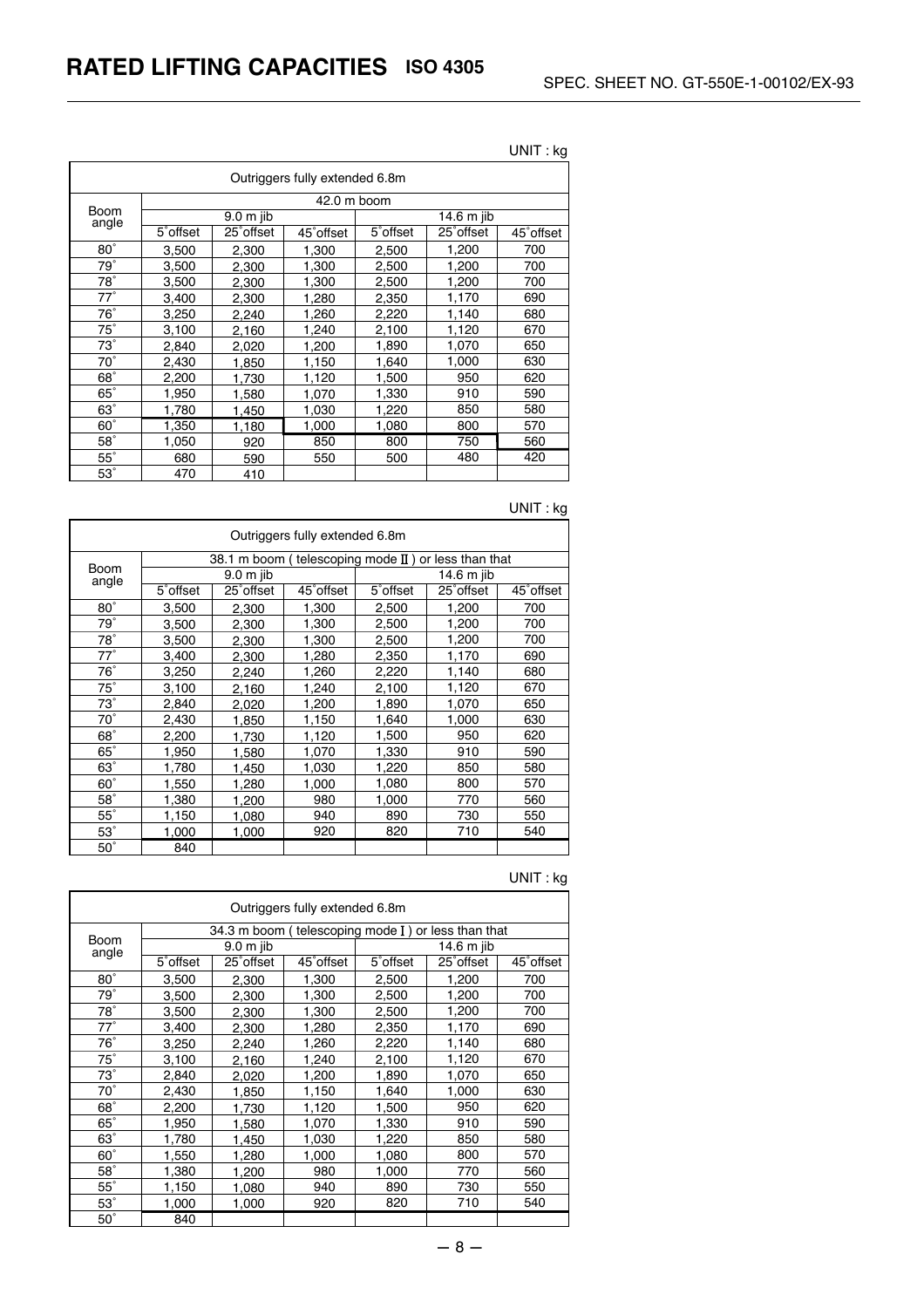|                                    |                       |                        |            |            |            | ~          |  |  |
|------------------------------------|-----------------------|------------------------|------------|------------|------------|------------|--|--|
| Outriggers extended to middle 4.6m |                       |                        |            |            |            |            |  |  |
|                                    |                       | 42.0 m boom            |            |            |            |            |  |  |
| Boom<br>angle                      | 9.0 m jib             |                        |            | 14.6 m jib |            |            |  |  |
|                                    | 5 <sup>°</sup> offset | 25 <sup>°</sup> offset | 45° offset | 5° offset  | 25° offset | 45° offset |  |  |
| $80^\circ$                         | 3.500                 | 2.300                  | 1,300      | 2,500      | 1,200      | 700        |  |  |
| $79^\circ$                         | 3,500                 | 2.300                  | 1,300      | 2,500      | 1,200      | 700        |  |  |
| 78°                                | 3.080                 | 2.280                  | 1,300      | 2,500      | 1,200      | 700        |  |  |
| $77^\circ$                         | 2,550                 | 1.910                  | 1,280      | 2,190      | 1,170      | 690        |  |  |
| $76^\circ$                         | 2,090                 | 1.580                  | 1,260      | 1,800      | 1,140      | 680        |  |  |
| $75^\circ$                         | 1.700                 | 1.300                  | 1.070      | 1,470      | 1,010      | 670        |  |  |
| 73°                                | 1,070                 |                        |            |            |            |            |  |  |

UNIT: kg

UNIT: kg

| Outriggers extended to middle 4.6m |                       |                                                        |            |                       |                        |            |  |
|------------------------------------|-----------------------|--------------------------------------------------------|------------|-----------------------|------------------------|------------|--|
|                                    |                       | 38.1 m boom (telescoping mode $II$ ) or less than that |            |                       |                        |            |  |
| Boom<br>angle                      | 9.0 m jib             |                                                        |            | 14.6 m jib            |                        |            |  |
|                                    | 5 <sup>°</sup> offset | 25° offset                                             | 45° offset | 5 <sup>°</sup> offset | 25 <sup>°</sup> offset | 45° offset |  |
| $80^\circ$                         | 3.500                 | 2,300                                                  | 1,300      | 2.500                 | 1.200                  | 700        |  |
| $79^{\circ}$                       | 3.500                 | 2.300                                                  | 1,300      | 2,500                 | 1,200                  | 700        |  |
| $78^\circ$                         | 3,500                 | 2,300                                                  | 1,300      | 2,500                 | 1.200                  | 700        |  |
| $77^\circ$                         | 3,400                 | 2.300                                                  | 1,280      | 2,350                 | 1.170                  | 690        |  |
| $76^\circ$                         | 2,910                 | 2,200                                                  | 1,260      | 2,220                 | 1,140                  | 680        |  |
| $75^\circ$                         | 2.480                 | 1.900                                                  | 1,240      | 2.100                 | 1,120                  | 670        |  |
| $73^\circ$                         | 1,780                 | 1.390                                                  | 1,160      | 1,520                 | 1,070                  | 650        |  |
| $70^\circ$                         | 1.010                 |                                                        |            |                       |                        |            |  |

| ∵ kg | UNIT : |  |  |
|------|--------|--|--|
|------|--------|--|--|

| Outriggers extended to middle 4.6m |                       |                                                    |            |                       |                        |            |  |
|------------------------------------|-----------------------|----------------------------------------------------|------------|-----------------------|------------------------|------------|--|
|                                    |                       | 34.3 m boom (telescoping mode I) or less than that |            |                       |                        |            |  |
| Boom<br>angle                      | 9.0 m jib             |                                                    |            | 14.6 m jib            |                        |            |  |
|                                    | 5 <sup>°</sup> offset | 25 <sup>°</sup> offset                             | 45° offset | 5 <sup>°</sup> offset | 25 <sup>°</sup> offset | 45° offset |  |
| $80^\circ$                         | 3.500                 | 2.300                                              | 1.300      | 2.500                 | 1,200                  | 700        |  |
| $79^\circ$                         | 3.500                 | 2.300                                              | 1.300      | 2,500                 | 1,200                  | 700        |  |
| $78^\circ$                         | 3.500                 | 2.300                                              | 1,300      | 2,500                 | 1.200                  | 700        |  |
| $77^\circ$                         | 3,400                 | 2,300                                              | 1,280      | 2,350                 | 1,170                  | 690        |  |
| $76^\circ$                         | 2,910                 | 2,200                                              | 1,260      | 2,220                 | 1.140                  | 680        |  |
| $75^\circ$                         | 2,480                 | 1.900                                              | 1,240      | 2,100                 | 1,120                  | 670        |  |
| $73^\circ$                         | 1,780                 | 1.390                                              | 1.160      | 1,520                 | 1,070                  | 650        |  |
| $70^\circ$                         | 1.010                 |                                                    |            |                       |                        |            |  |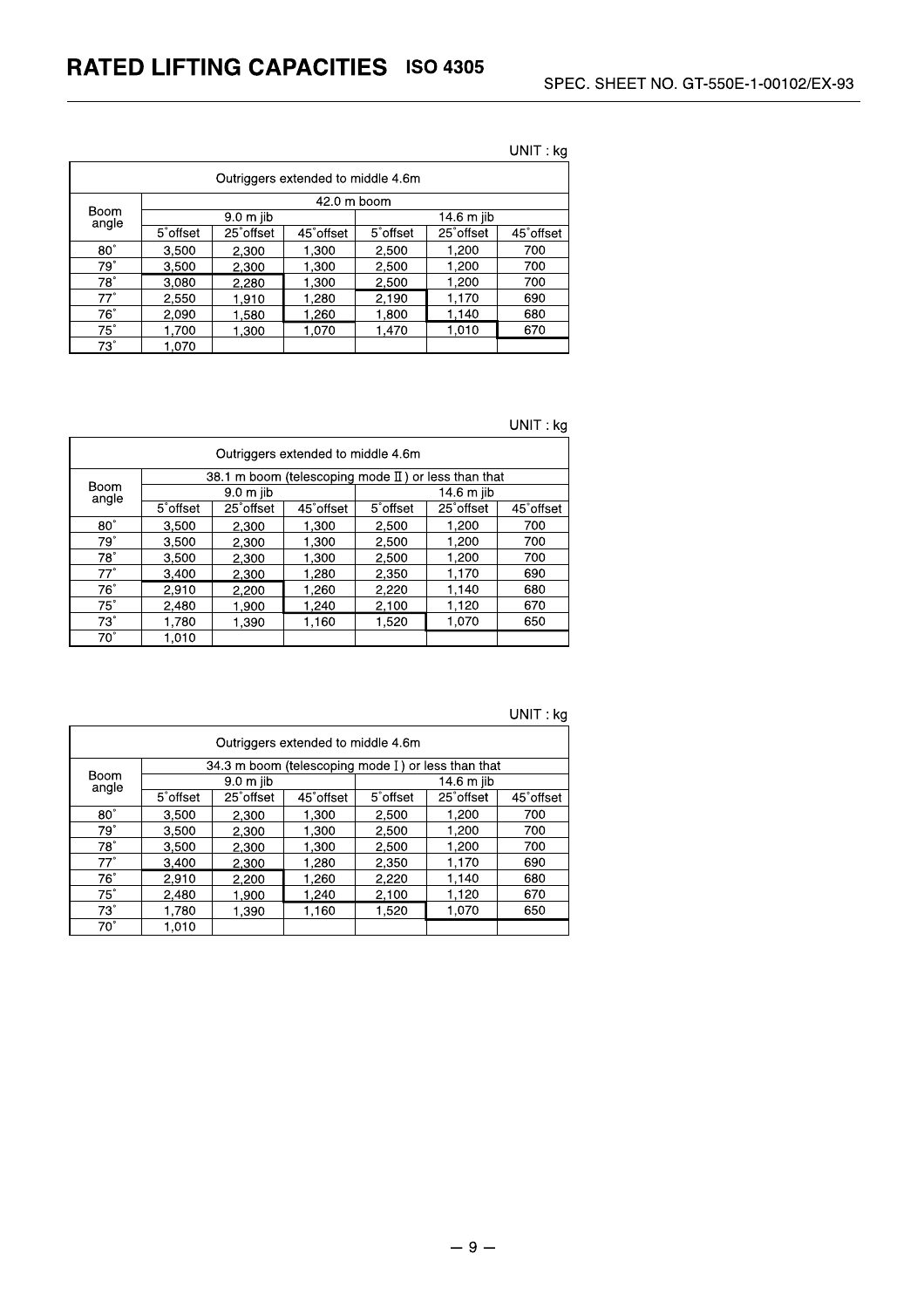- 1. Applicable rated lifting capacities change as the ranges of the working area, depending on the outrigger extension width and whether the front jack is used.
- 2. When the swing automatic stop cancel switch is canceled, the swing does not automatically stop even if the crane becomes overloaded.



- 
- B : Over-rear area
- C : Over-side area (right)
- D : Over-side area (left)
- E : Rated lifting capacity (capacity with outriggers at minimum extension)
- F : Rated lifting capacity (capacity with outriggers at middle extension)
- G : Rated lifting capacity (capacity with outriggers at full extension)
- H : Minimum extension width of outriggers
- I : Middle extension width of outriggers
- J : Full extension width of outriggers
- K : Position of outrigger jack with the beam not extended
- L : Position of outrigger jack with the beam extended halfway
- M : Position of outrigger jack with the beam extended fully
- N : Front jack

## **Reference**

Front jack extended

FL outrigger extended to fully, FR outrigger extended to fully RL outrigger extended to middle, RR outrigger extended to fully



Front jack not extended

FL outrigger extended to fully, FR outrigger extended to minimum RL outrigger extended to middle, RR outrigger extended to minimum

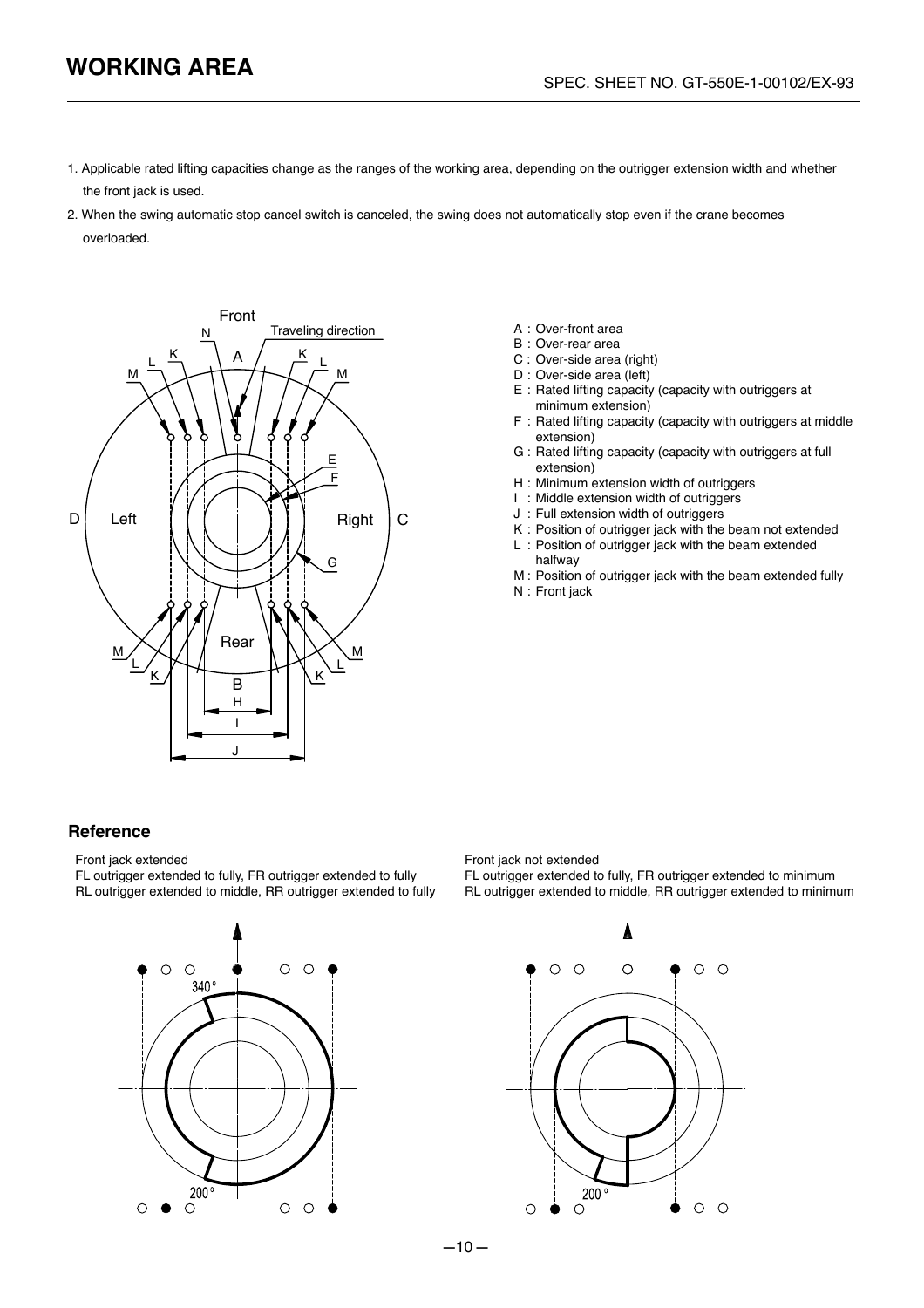# **DIMENSION**



Tread (track) - Front ...... 2,250 mm - Rear ...... 2,110 mm

Min. ground clearance ...... 230 mm (rear equalizer beam)